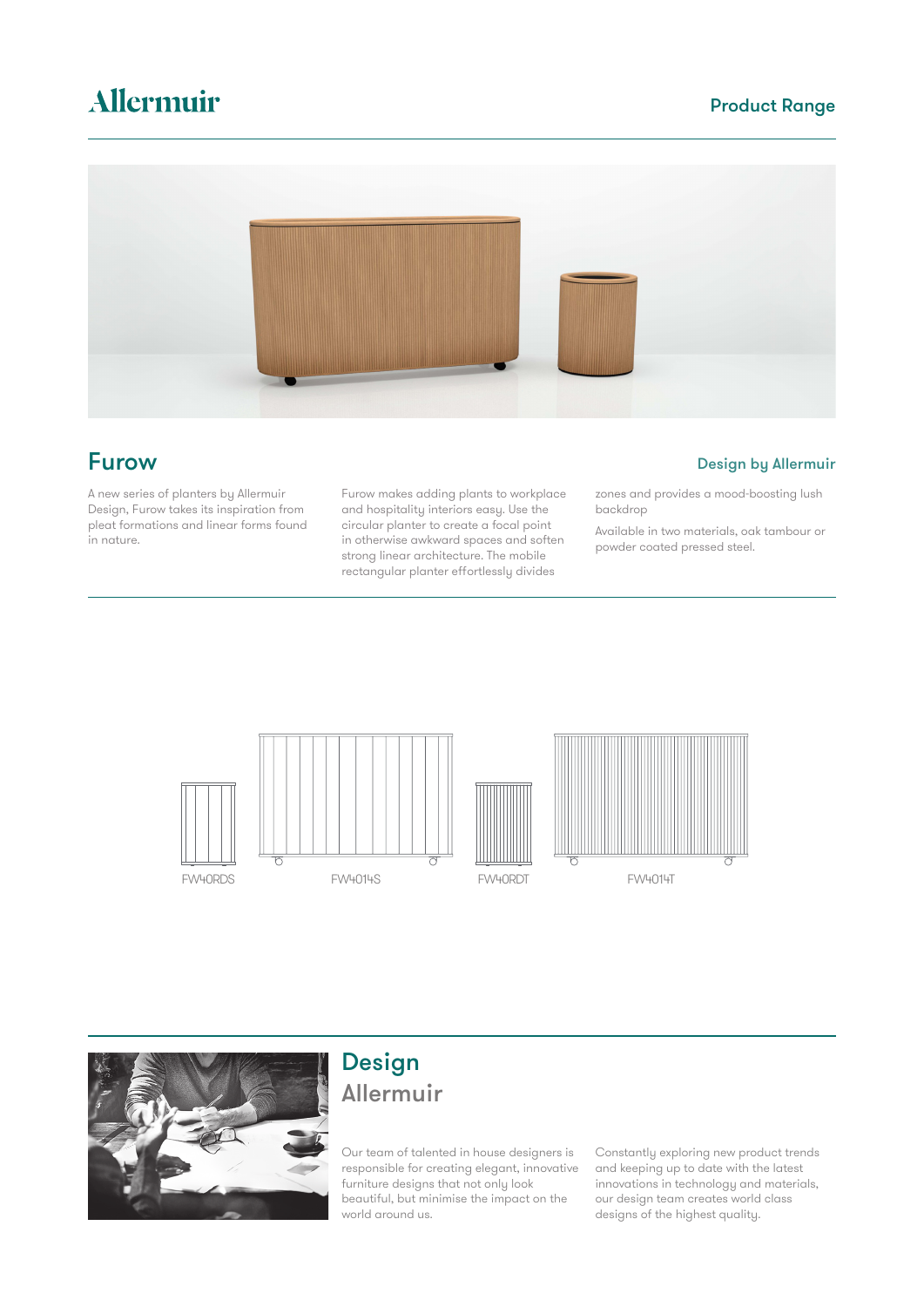# Allermuir

#### Standard Features

(\* - Selected models only) Steel frame finished in black powder coat\* Oak frame with a clear finish\* Ply panels with a clear finish\* Matt black HIPS liner Plastic glides with levelling adjustment\*

### Dimensions



Lockable casters\*

#### Material Content

Components are constructed of the following

### Recycled Content

Contains up to 35.50% of Recycled Material

**Recyclability** The range is 99% recyclable



ABS 0.65% Steel Polystyrene (HIPS) 4.00% Plywood 27.96% Steel 67.39%

Furow